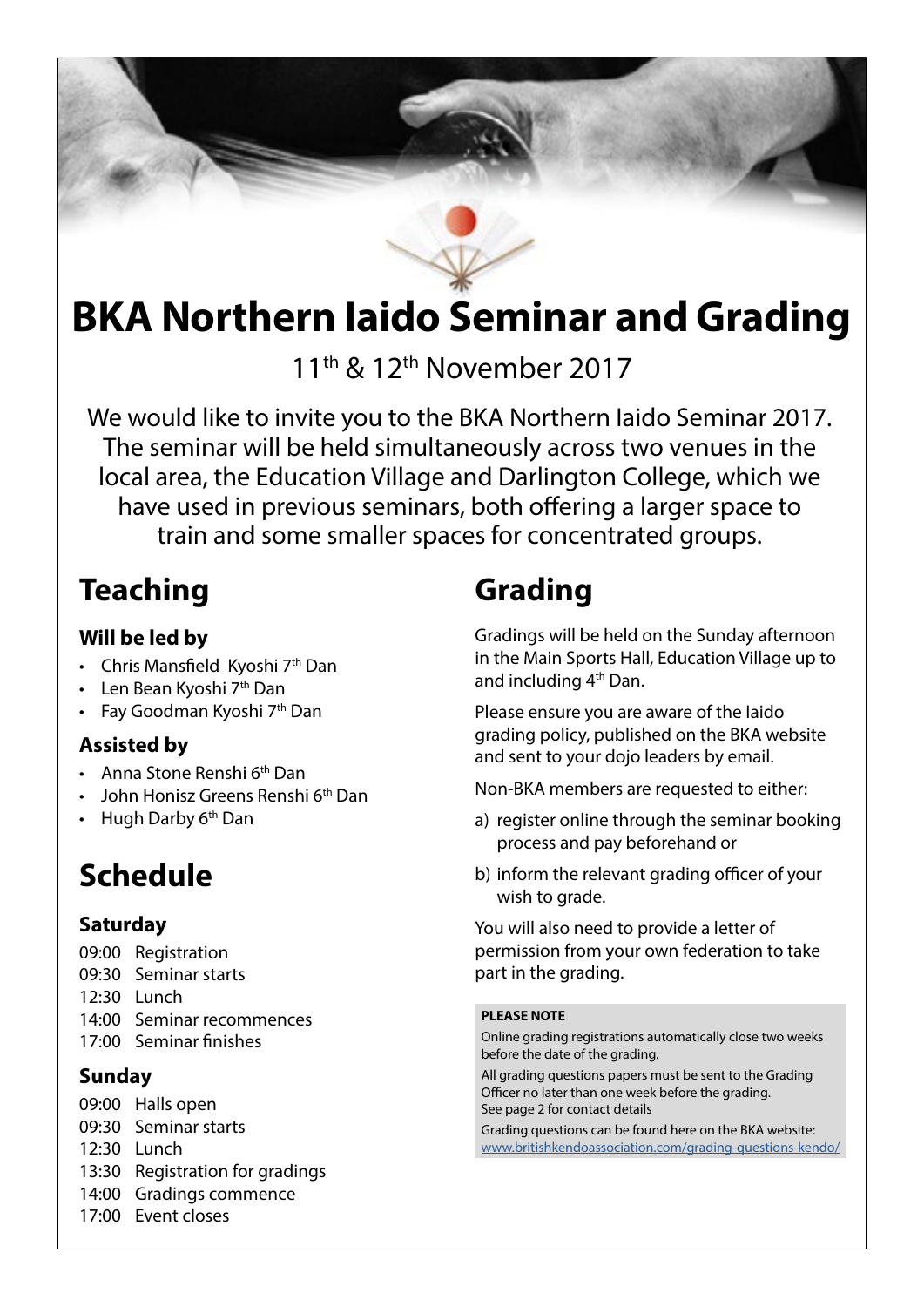# **Registration**

All members must use the online booking system as explained below.

### **BKA Members**

Please book onto this event through the online booking system by going through your account at **[http://membership.](http://membership.britishkendoassociation.com/html/my_account.php) [britishkendoassociation.com/html/my\\_](http://membership.britishkendoassociation.com/html/my_account.php) [account.php](http://membership.britishkendoassociation.com/html/my_account.php)**. You will need to add items to your basket and return to the booking screen to add accommodation nights, party booking etc, where relevant.

Please make sure that you have booked:

- 1 The correct seminar.
- 2 The correct grading if you are grading.

If you have any problems with the online booking system, please contact the Iaido Bucho.

#### **Overseas visitors only**

You can now book onto the event via the BKA website online registration system as a "guest" member.

To do this you will need to:

- 1 Go to the link **[http://www.](http://www.britishkendoassociation.com/membership/html/guest_member_register.php) [britishkendoassociation.com/](http://www.britishkendoassociation.com/membership/html/guest_member_register.php) [membership/html/guest\\_member\\_](http://www.britishkendoassociation.com/membership/html/guest_member_register.php) [register.php](http://www.britishkendoassociation.com/membership/html/guest_member_register.php)**
- 2 Click on the text at the bottom of the page "Members of non-UK EKF/IKF etc"
- 3 Register a User Name and Password, email address and submit.
- 4 You will receive a link in your email. Click on this to confirm.
- 5 You will be directed to a page to enter your full details.
- 6 You will then be allowed to book onto the events required (follow BKA members instructions from there on).

**PLEASE NOTE**: All participants from outside the UK should ask for a covering insurance letter for the Group/individual for carrying swords into and out of the UK. Please contact the Event Officer or Iaido Bucho on their respective email address.

## **Attendance fees**

We are providing a discount for those that book early. Concessionary rates apply to those in full-time study, or are unemployed or retired.

|                      | Early*        | Late |
|----------------------|---------------|------|
| Full member 2 days   | £50.00 £55.00 |      |
| Full member 1 days   | £25.00 £30.00 |      |
| Concessionary 2 days | £20.00 £25.00 |      |
| Concessionary 1 day  | £10.00 £15.00 |      |

\*Early booking discounts close one month prior to the event. There will be an additional £5 fee charged to any person paying on the door.

### **Cancellations and Refunds**

Cancellations must be received in writing (letter or email) at least one week prior to the event for a full refund. If you do not cancel or do not attend the event, no refunds will be made. You can transfer your seminar place to another person providing the event organizer is notified, and that person completes an application form (this can be done on the day).

### **Juniors (under 18 years old)**

A declaration must be completed by your parent or guardian by obtaining a form from the Events Officer.

#### **Important email addresses**

**Grading Officer** hoppy\_choppy\_hendo@hotmail.com

#### **Events Officer**

anil777sahal@hotmail.com

#### **Iaido Bucho**

iaidobucho@britishkendoassociation.com